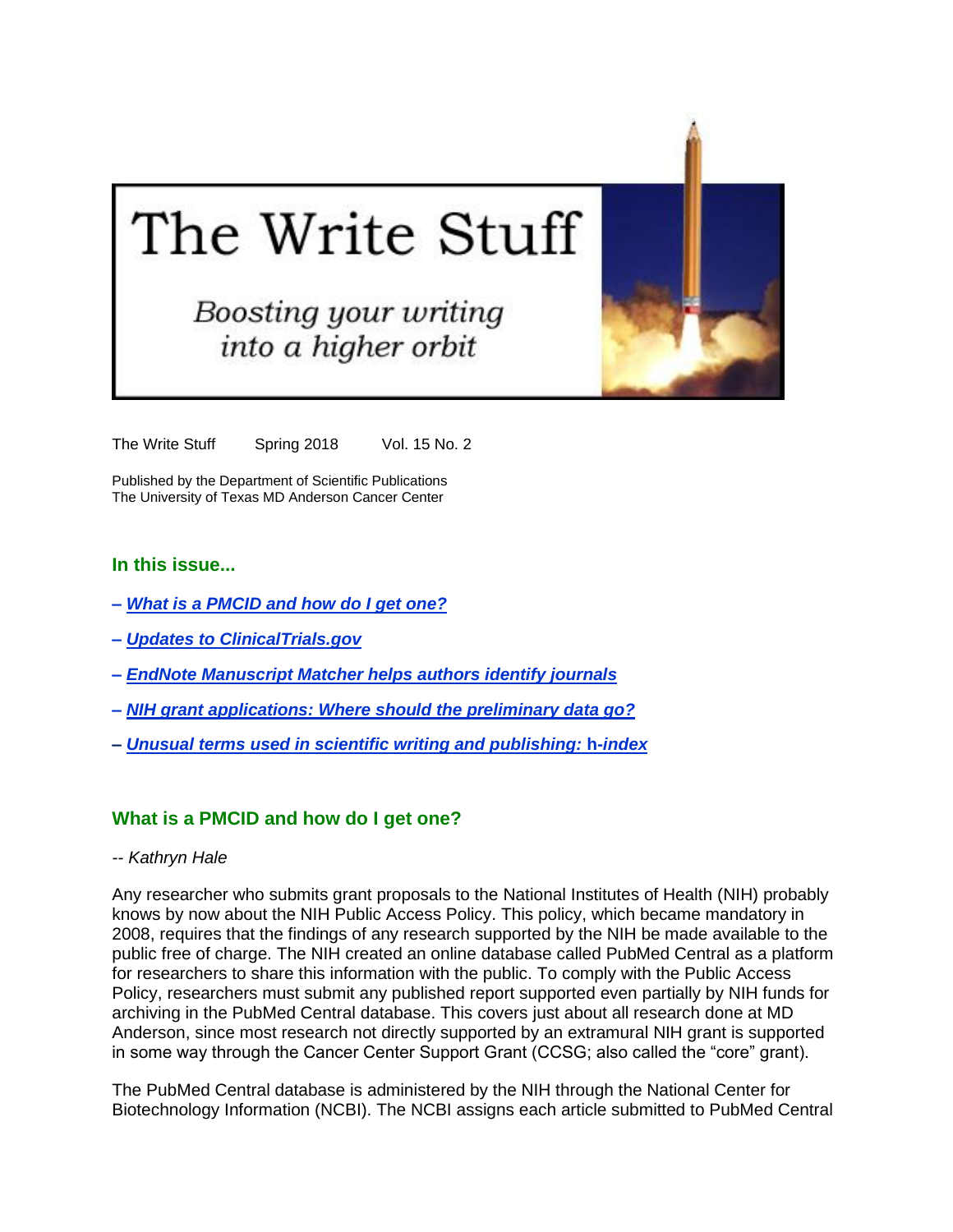a unique identifying number called the PMCID. The NIH now requires PMCID numbers on all references in grant applications that were authored by the applicant or that arose from NIHfunded research, both in the research plan and the biosketches. PMCID numbers are also required for all grant progress reports; an article that is covered by the Public Access Policy but does not have a PMCID may not be cited in any NIH report. The Cancer Prevention and Research Institute of Texas (CPRIT) now also requires submission to PubMed Central of articles reporting findings of CPRIT-funded research. Failure to obtain a PMCID under NIH or CPRIT policy may result in loss or denial of funding.

A note of caution: the PMCID is not the same as the PMID (see ["Unusual terms used in](http://inside.mdanderson.org/departments/scipub/2017---spring-issue-vol-14-no-2-revised.pdf)  [scientific writing and publishing: PMID and PMCID"](http://inside.mdanderson.org/departments/scipub/2017---spring-issue-vol-14-no-2-revised.pdf) in the Spring 2017 issue of *The Write Stuff*). The PMID is the unique number assigned to articles included in PubMed, the sister database to PubMed Central. An article is automatically included in PubMed (and assigned a PMID) if it is published in a journal covered by PubMed. However, inclusion of an article in PubMed Central and assignment of a PMCID is not automatic. It is the responsibility of the authors of each article covered by the Public Access Policy to ensure that the article is submitted to PubMed Central and assigned a PMCID.

# **Submitting a manuscript and obtaining a PMCID**

PubMed Central accepts only peer-reviewed articles published on or after April 7, 2008. Exempt from the Public Access Policy are books and book chapters, meeting and conference abstracts and posters, practice guidelines, editorials, correspondence, letters to the editor, and manuscripts in any language other than English. However, all of these types of publications do require a PMCID if they are to be cited in NIH reports.

Submitting an article to PubMed Central and obtaining a PMCID entails the following four steps:

- (1) *Acknowledge:* When first submitting a manuscript to a journal, include an acknowledgement of all NIH funding (including CCSG funding). This is an extremely important step because it often makes the whole process much easier for the investigators. Many journal publishers, especially the larger, more established ones, will initiate the submission process automatically if they have this information. Without this step, it is still possible to get a PMCID, but the process is more complicated and must be initiated by the authors (see step 2).
- (2) *Acquire:* This step is generally needed only if step 1 was not done or if a journal publisher does not offer automatic submission. The authors must ask the journal to submit the accepted manuscript to PubMed Central. Some journals will do this, some will not. If the journal will not, authors will have to submit the manuscript themselves. This entails entering supporting information and uploading the final Word version of the manuscript through the [NIH Manuscript Submission \(NIHMS\) system.](https://www.nihms.nih.gov/db/sub.cgi)
- (3) *Associate:* The PMCID status of each article should be checked in the NIHMS system to ascertain that each article is linked to each pertinent grant.
- (4) *Approve:* Once the submission is ready to upload to PubMed Central, whether the author is submitting the article or the article is being submitted automatically by the journal, the author named as corresponding author must explicitly approve the submission via the NIHMS system. It is possible to change the author designated to do this approval and to designate a staff member to assist. Researchers should log in through eRA Commons, whereas staff members must use an NCBI account. The approval process is simple once the article pending approval is located in the database (search by PMID or approving author's name).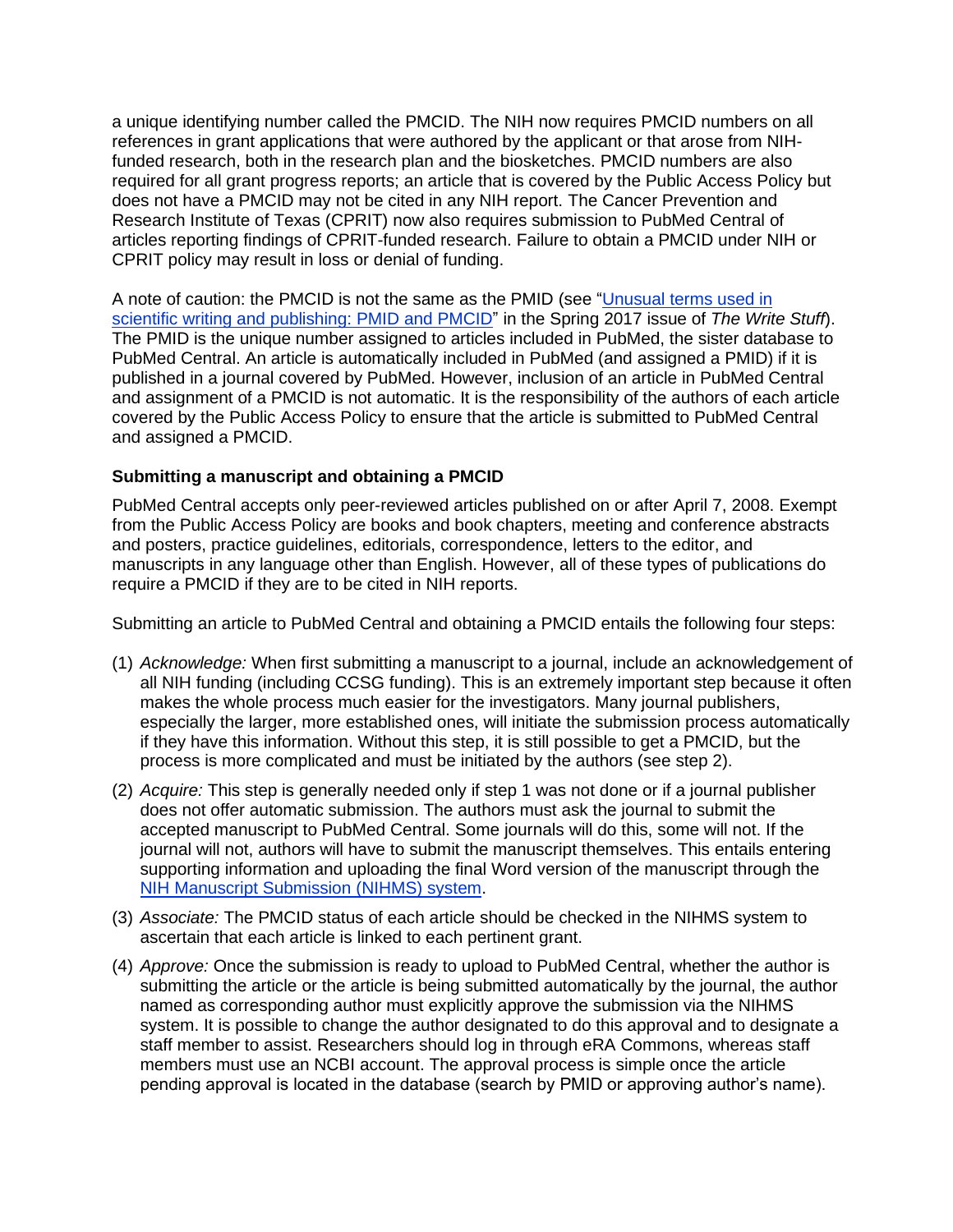## **For help and more information**

Fortunately, the Research Medical Library (RML) at MD Anderson is here to help with this process. Library staff can answer questions and troubleshoot if needed. For further information about the NIH Public Access Policy and obtaining a PMCID, see the April 2018 issue of *[NewsBytes](https://us10.campaign-archive.com/?u=220566736c3f2dbe3e36174e8&id=722afe82b3)*, the RML newsletter, and the [RML's website.](https://mdanderson.libguides.com/nihaccesspolicy/foursteps) The [NCBI login page](https://www.ncbi.nlm.nih.gov/account/) also has a link to a helpful YouTube tutorial.

# <span id="page-2-0"></span>**Updates to ClinicalTrials.gov**

## *– Stephanie Deming*

For the first time since 2012, the National Library of Medicine (NLM) has substantially updated the design and features of ClinicalTrials.gov, a web-based resource containing information about privately and publicly funded clinical studies around the world (1). A key design change is that ClinicalTrials.gov pages now resize automatically to fit the display of the user's device (e.g., laptop computer, mobile phone). Some other key changes (1-3) are described below. Future changes will be summarized at [https://clinicaltrials.gov/ct2/about-site/new.](https://clinicaltrials.gov/ct2/about-site/new)

## **In-context Glossary**

The new in-context Glossary allows users to view Glossary entries without leaving a page. From anywhere within the ClinicalTrials.gov site, when a user clicks an "information icon" ("i" in a blue circle) next to a term, a Glossary panel with the entry for that term sweeps in as an overlay from the right side of the ClinicalTrials.gov window. The Glossary panel can be closed by clicking the "x" in the upper right corner of the panel.

**Tip:** Clicking the "x" at the right of the "Search for terms" box in the Glossary panel reveals an alphabetical list of all Glossary entries.

# **Search limits applicable on the home page**

In the "Find a study" box on the home page, users can now limit searches to

- Studies that are currently recruiting or have not yet started recruiting.
- Studies with at least one location within a certain distance from a particular city (users can specify cities not only in the United States but also in other countries).

## **Enhanced Search Results page and option to download results**

Several changes have been made to the Search Results page:

- "NEW" appears in the Status column for studies posted during the previous 30 days.
- At the top of the page, not only the search terms specified by the user but also synonyms of those terms used by the search engine are listed.
- Study locations can be listed (users can choose to show or hide this column).
- Search results can be downloaded to a PDF file or in a format compatible with common spreadsheet programs.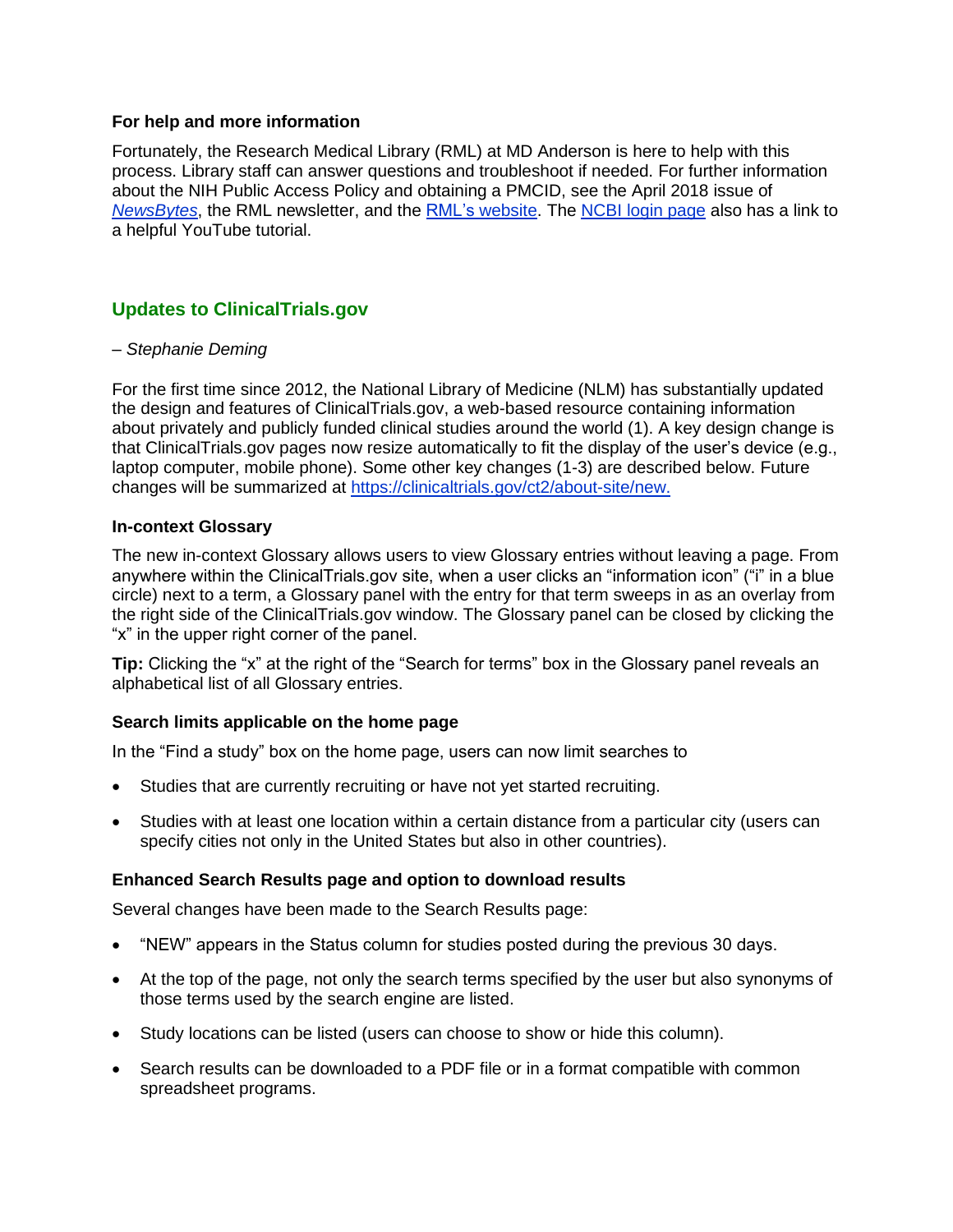## **New Modify Search button on the Search Results page**

The Search Results page now includes a Modify Search button. When a user clicks this button, a box opens that shows the parameters of the current search, and the user can modify parameters and then search again.

## **References**

- 1. NLM Technical Bulletin 416, May-June 2017. [https://www.nlm.nih.gov/pubs/techbull/mj17/mj17\\_clinicaltrials\\_improve\\_usability.html.](https://www.nlm.nih.gov/pubs/techbull/mj17/mj17_clinicaltrials_improve_usability.html) Accessed April 12, 2018.
- 2. NLM Technical Bulletin 418, September-October 2017. [https://www.nlm.nih.gov/pubs/techbull/so17/so17\\_clinicaltrials.html.](https://www.nlm.nih.gov/pubs/techbull/so17/so17_clinicaltrials.html) Accessed April 12, 2018.
- 3. NLM Technical Bulletin 419, November-December 2017. [https://www.nlm.nih.gov/pubs/techbull/nd17/nd17\\_clinicaltrials\\_enhanced.html.](https://www.nlm.nih.gov/pubs/techbull/nd17/nd17_clinicaltrials_enhanced.html) Accessed April 12, 2018.

# <span id="page-3-0"></span>**EndNote Manuscript Matcher helps authors identify journals**

## *– Amy Ninetto*

In the [summer 2012](http://inside.mdanderson.org/departments/scipub/summer-2012.html) issue of *The Write Stuff*, we reported on the tool JANE, which can help you select journals that best fit your manuscript. EndNote, whose reference-management software is used by many researchers, offers a similar tool called EndNote Manuscript Matcher.

Manuscript Matcher can be used by anyone with an [EndNote Online](http://myendnoteweb.com/) account, which is free to MD Anderson faculty, staff, and trainees and takes only a minute to set up. If you already use EndNote's online features, you can use your existing account to access Manuscript Matcher. When you log in to EndNote Online, click on the "Match" tab to get started.

As with JANE, simply copy and paste your manuscript's title and abstract into the search boxes. If you use the online version of EndNote, you can also include your citations in the search, although this step is not required. Manuscript Matcher analyzes your manuscript's keywords, abstract text, and, if available, citations to return a list of 2 to 10 journals that have recently published articles on similar topics. Manuscript Matcher draws on thousands of journals in the Web of Science database, and it is particularly aimed at helping authors identify appropriate specialty publications rather than general journals with a broad readership.

The Manuscript Matcher results page provides several tools to help you refine your publishing strategy. A "match score" gives an overall sense of how well your manuscript matches articles published in each recommended journal. For more detail, you can also view keywords shared by your manuscript and published articles and a list of similar articles for each journal. The journals' current and 5-year impact factors are shown; Manuscript Matcher is a product of Clarivate Analytics, the publisher of Journal Citation Reports, which calculates impact factors. (JANE shows journals' Eigenfactor scores, a different measure of influence.) Manuscript Matcher also displays the ranking of each suggested journal in its subcategory (for example,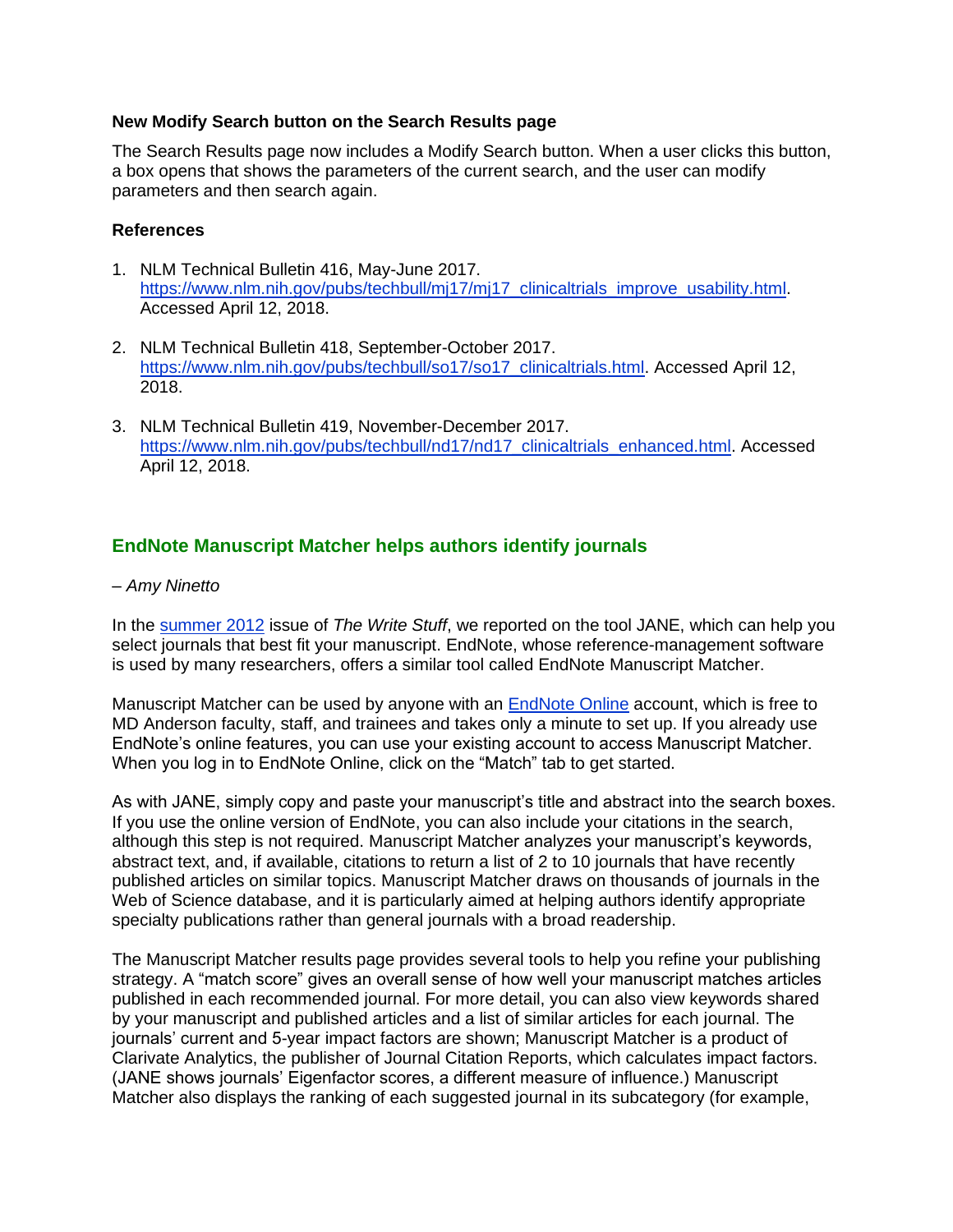surgery or oncology), contact information for the publisher, and direct links to the journal's home page and submission page.

Because JANE and Manuscript Matcher can return somewhat different results, using both tools will increase the amount of information you gather about the range of candidate journals. Of course, it's always important to use your professional judgment when deciding where to submit a manuscript; be sure to review recent issues of your target journals and read the journals' aims and scope before making a final decision.

This [video tutorial](https://youtu.be/rt0rT0wemrI) shows how to use Manuscript Matcher, and the Research Medical Library's [webinar](http://mdandersonlib.adobeconnect.com/p74p6y4l7a6/) on open access publishing also has a demonstration of Manuscript Matcher beginning at about minute 31 of the video. Another resource is Scientific Publications' recent [webinar](http://mdandersonlib.adobeconnect.com/choosing_journal/) on choosing a journal.

# <span id="page-4-0"></span>**NIH grant applications: Where should the preliminary data go?**

## *– Sunita Patterson*

For most NIH grants, it's important to include preliminary data. But what part of the Research Strategy is the best place to include these data: the Significance section or the Approach section?

The NIH does not require this information to be in a particular section. The [SF424\(R&R\)](https://grants.nih.gov/grants/how-to-apply-application-guide.html)  [application guide](https://grants.nih.gov/grants/how-to-apply-application-guide.html) says, "As applicable, also include the [Preliminary Studies/Progress Report] as part of the Research Strategy, keeping within the three sections (Significance, Innovation, and Approach) listed above."

The trend in NIH grant writing over the past decade was to write a Significance section of less than 1 page, an Innovation section of about half a page to 1 page, and a roughly 10-page Approach section that included detailed background information and preliminary data to provide justification for each specific aim.

However, the NIH's changes to its application instructions that took effect in January 2016 have brought a shift in thinking about where to include the background information and preliminary data. The following point was added to the instructions for the Significance section: "Describe the scientific premise for the proposed project, including consideration of the strengths and weaknesses of published research or preliminary data crucial to the support of your application." Meanwhile, the instructions for the Approach section remain focused on strategy, methodology, analyses, and feasibility.

According to the [NIH's Rigor and Reproducibility web page,](https://grants.nih.gov/reproducibility/index.htm) the scientific premise is "the research that is used to form the basis for the proposed research question(s)"—in other words, the research foundation for the proposed study. To convey this foundation, it makes sense to present the background information and preliminary data in detail. Thus, Grant Writers' Seminars and Workshops, a group that has presented many seminars at MD Anderson, now recommends putting most of this information in the Significance section (1). We agree with their recommendation.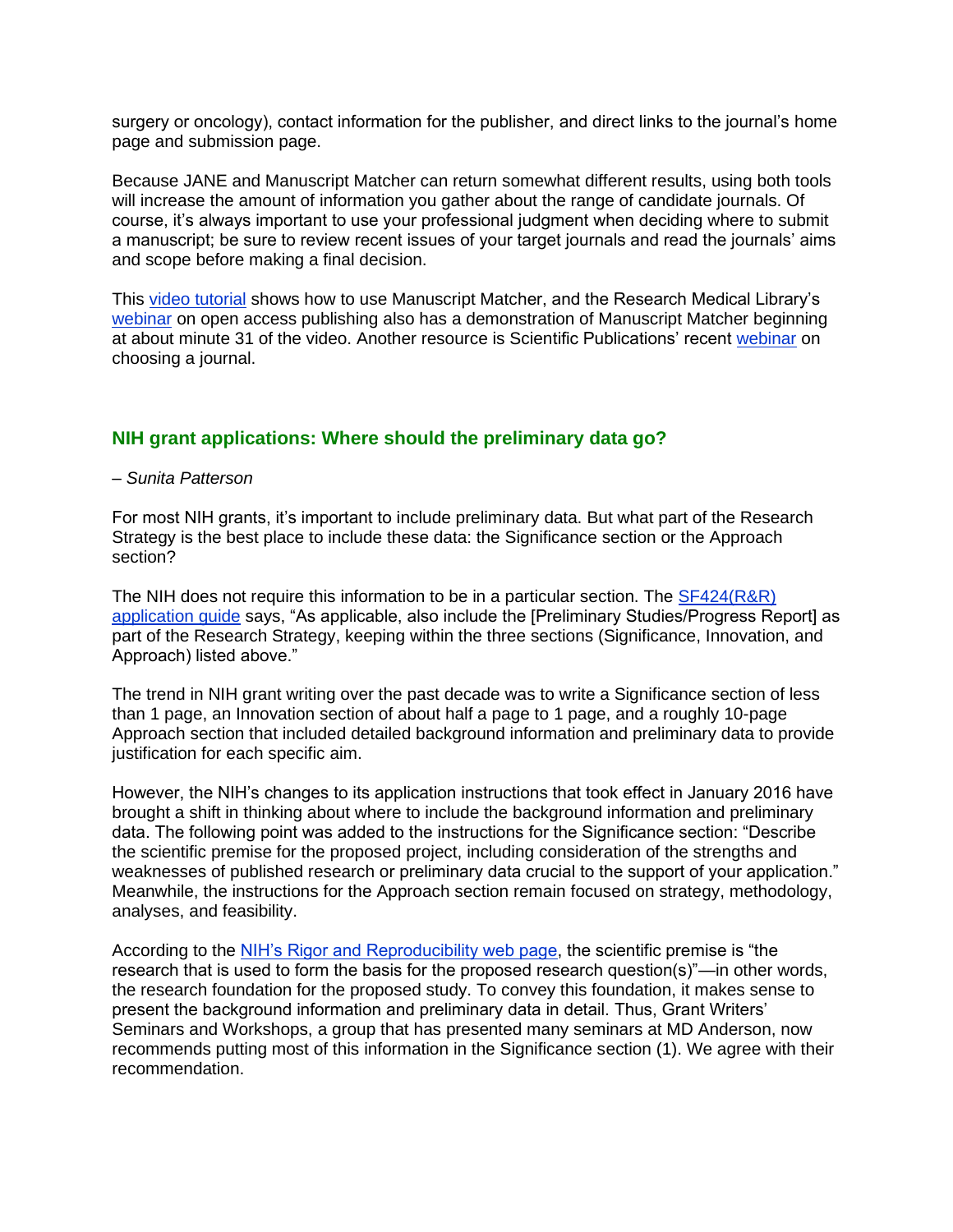Note that the [NIH is asking](https://nexus.od.nih.gov/all/2016/01/28/scientific-premise-in-nih-grant-applications/) for a critical discussion of the previously published research and preliminary data: their strengths and weaknesses. Thus, include comments on the rigor of this previous work, and be sure your proposed study design addresses the weaknesses (where appropriate).

Following this model, the Significance section may be 3 or 4 pages—longer than was typical in the past. Within this longer section, be sure the information about the importance and impact of the project doesn't get buried. You can help the reviewer find it by using subheadings and emphasizing key phrases using italics, bold text, or highlighting.

Although we recommend that most of the background information and preliminary data appear in the Significance section, it is still appropriate to include some of this information in the Approach section. For example, for each specific aim, we recommend writing an introductory paragraph that concisely summarizes the rationale for the aim; here you could mention the relevant background information and preliminary data in brief and refer reviewers to the Significance section for details.

Also, if you need to show the feasibility of an aim, showing that you have performed preliminary studies using similar methods is a strength. If the studies were described in support of your scientific premise, you can mention them in brief in the Approach section and refer reviewers to the Significance section for the details. However, if you are mentioning previous work only to establish that you have performed similar experiments, it may make sense to describe that work in the Approach section.

The Scientific Publications web site includes a [detailed outline](http://inside.mdanderson.org/departments/scipub/writing-r01-grant-proposals.html) for one model of writing an R01 application, drawn from the recommendations of Grant Writers' Seminars and Workshops. However, the specific nature of your project may dictate a different flow of information. The primary goal should be to present the information in a logical order that makes it easy for the reviewer to understand your project.

Scientific Publications editors are happy to edit your grants and offer suggestions about the flow of information and readability. This is a free service, but it is helpful to [preschedule editing.](http://inside.mdanderson.org/departments/scipub/our-editing-services.html) We also present free day-long [R01 grant-writing workshops](http://inside.mdanderson.org/departments/scipub/educational-programs.html) for faculty.

## **Source**

1. Robertson JD, Russell SW, Morrison DC. *The Grant Application Writer's Workbook,* NIH version. Buellton, CA: Grant Writers' Seminars and Workshops, 2017.

# <span id="page-5-0"></span>**Unusual terms used in scientific writing and publishing:** *h***-index**

# *– Bryan Tutt*

If you've ever written a paper for a scientific journal, you probably considered the journal's impact factor before submitting your paper. The impact factor, a measure of how often a journal's articles are cited (1), is important because researchers are often judged by the number of articles they publish in high-impact journals. But the impact factor was intended to assess journals, not researchers (2). Other metrics have been developed to evaluate scholarly authors on the influence of their work. The most commonly used of these metrics is the *h*-index.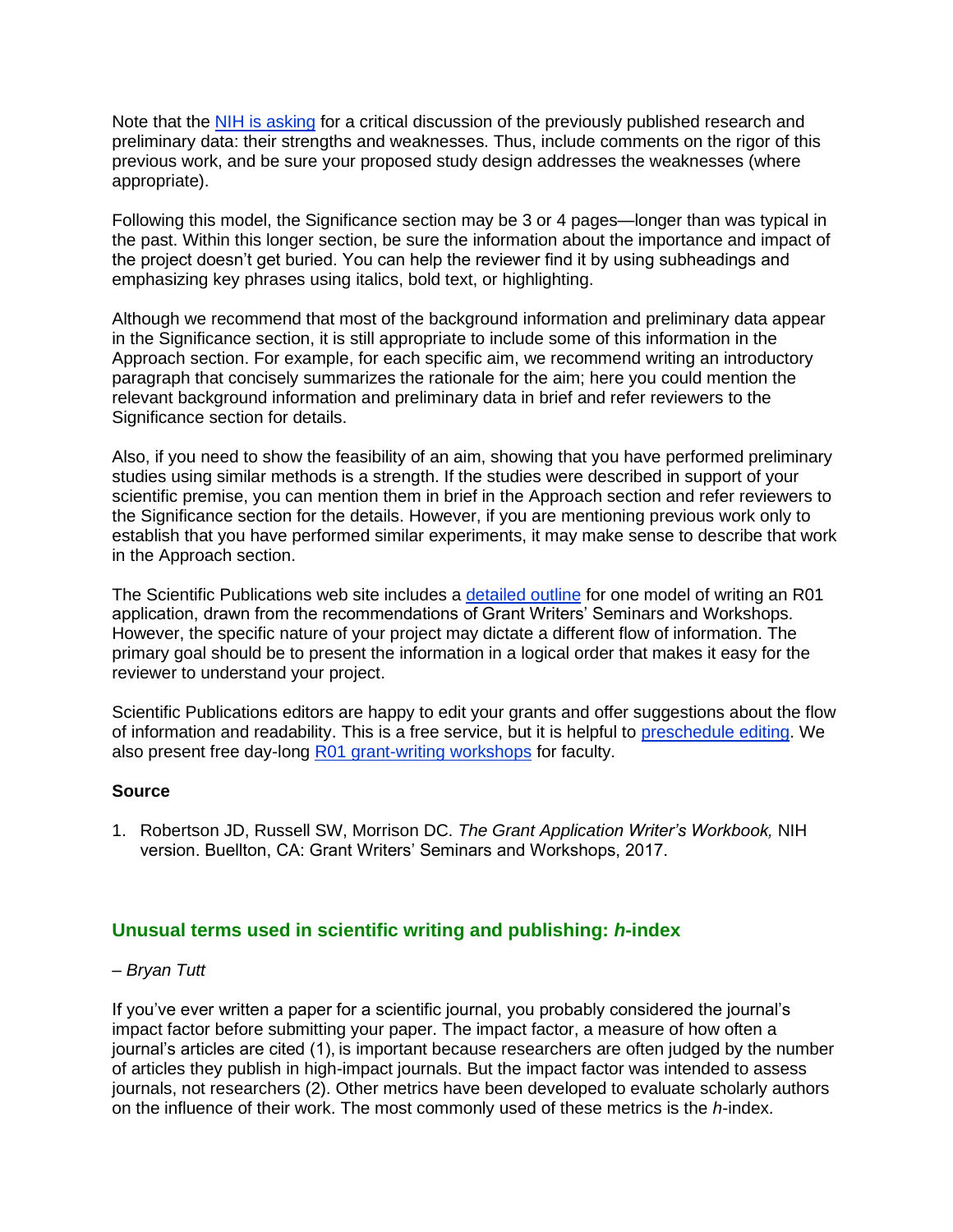The *h*-index for a particular author is the number (*h*) of articles that have been cited at least *h* times (3). For example, if an author wrote 1 article that was cited 6 times, 1 cited 5 times, 1 cited 3 times, and any number of articles cited fewer than 3 times, the author's *h*-index would be 3 because he or she had 3 papers that were cited 3 or more times. The *h*-index can be calculated for an author's entire career or for a specified number of years.

An *h*-index can be obtained from several sources. The most commonly used sources are [Scopus](https://www.scopus.com/freelookup/form/author.uri) , [Google Scholar,](https://scholar.google.com/schhp?hl=en) and [Clarivate.](https://clarivate.com/blog/the-new-citation-report-in-web-of-science/) All three sources can be accessed through MD Anderson's [Research Medical Library.](http://mdanderson.libanswers.com/faq/26221) Other specialized *h*-index calculators are available that focus on journals for a particular field of study.

Many academic institutions provide *h*-indexes and other analytics for their faculty members. The University of Texas uses the [Influuent database,](https://mdanderson.influuent.utsystem.edu/) which provides the *h*-index from Scopus for faculty members and fellows.

The *h*-index is not a perfect metric. One problem is that not all indexing services have access to data from every journal, so an author's Scopus and Clarivate *h*-indexes might not be the same. Another weakness of the *h*-index is that, in papers with multiple authors, it does not account for the order in which the authors' names are listed: each author gets the same credit, even though the first author may have contributed much more to the research and writing than the other authors. The *h*-index also does not account for seminal papers that may be cited hundreds or even thousands of times: if an author wrote a total of 10 papers, 1 paper that was cited 1,000 times, 1 cited 900 times, and 8 cited 10 times, his or her *h*-index would be only 10.

To address the *h*-index's shortcomings, several modifications and alternatives to the *h*-index have been proposed (4). However, the *h*-index is still used to evaluate candidates for hiring or promotion in many academic institutions.

## **References**

- 1. Tutt, B. Unusual terms used in scientific writing and publishing: Impact factor. *[The Write](http://inside.mdanderson.org/departments/scipub/2015---summer-issue-vol-12-no-3-.pdf)  [Stuff](http://inside.mdanderson.org/departments/scipub/2015---summer-issue-vol-12-no-3-.pdf)*. Summer 2015.
- 2. Marks MS, Marsh M, Schroer TA, Stevens TH. Misuse of journal impact factors in scientific assessment. *Traffic*. 2013;14:611–612. doi: 10.1111/tra.12075.
- 3. Hirsch JE. An index to quantify an individual's scientific output. *Proc Natl Acad Sci U S A.*  2005;*102*:16569–16572. doi: 10.1073/pnas.0507655102.
- 4. Alonso S, Cabrerizo FJ, Herrera-Viedma E, Herrera F. *h*-index: A review focused in its variants, computation and standardization for different scientific fields. *Journal of Informetrics*. 2009;3:273–289. doi: 10.1016/j.joi.2009.04.001.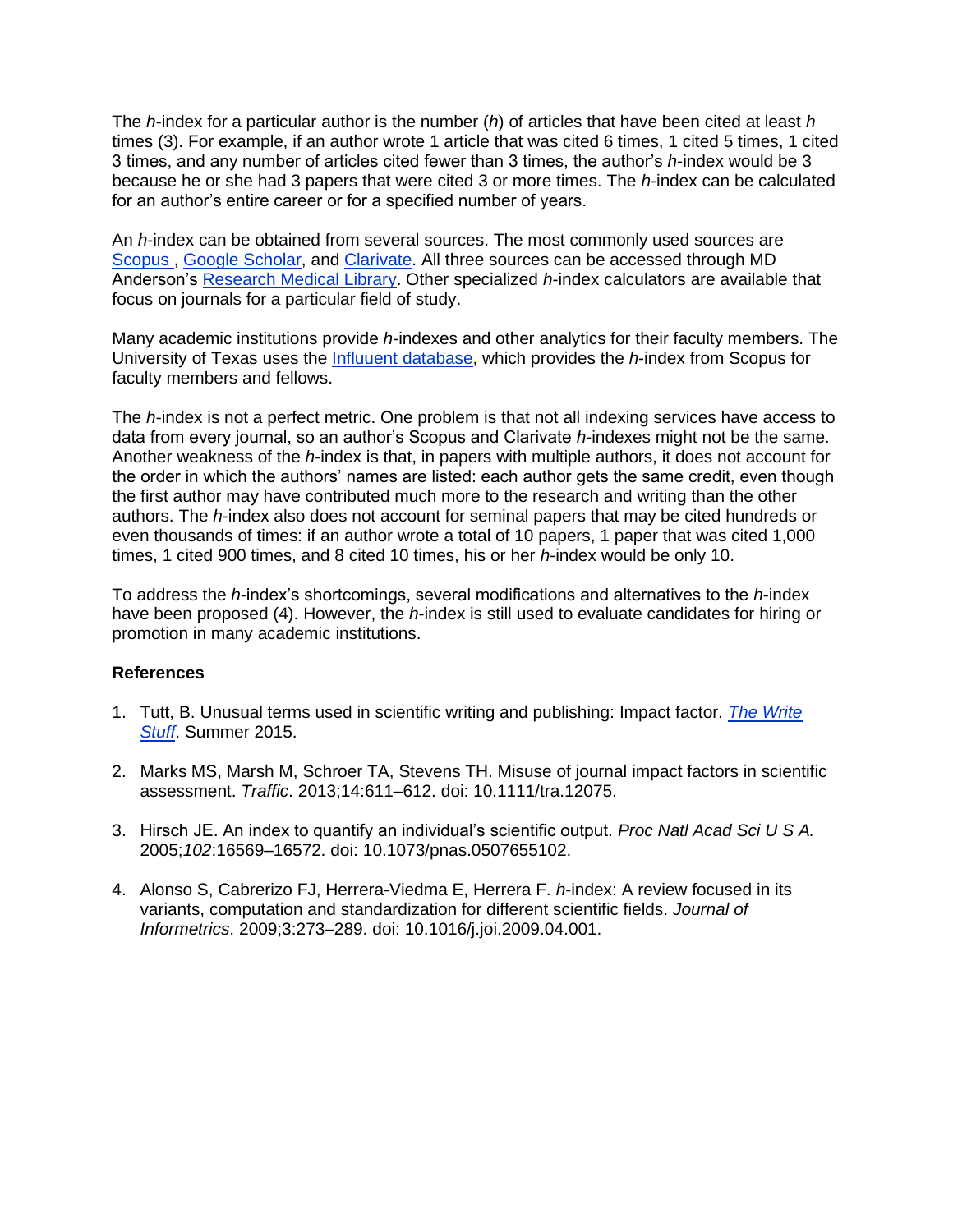# **Upcoming events for authors**

*Please see the [Scientific Publications](http://inside.mdanderson.org/departments/scipub/index.html) website for more information on our educational courses*.

**Writing and Publishing Scientific Articles (WAPSA).** WAPSA is a structured, practical, indepth writing-education program for postdoctoral fellows and clinical trainees of MD Anderson taught by the Department of Scientific Publications. This 16-contact-hour course provides an excellent opportunity for advancing participants' skills in writing and publishing research articles while developing their in-progress manuscripts under the guidance of scientific editors.

*Locations and times to be announced. Registration is required through the Department of Scientific Publications. Details: John McCool (scipubseducation@mdanderson.org), 713-792-3174.*

**May 3 and 10, 2018 September 13 and 20, 2018 November 6 and 13, 2018**

**Short Courses in Scientific English for Non-Native Speakers of English.** Courses last 7 weeks and meet twice a week for 1 or 1.5 hours each day. Classes are held early in the morning, during the lunch hour, or late in the afternoon. Classes are free of charge. Participants must speak English at the intermediate or higher level and be familiar with research and general biomedical terminology.

*Dates are subject to change. Registration is required through the Department of Scientific Publications and will run May 23 through June 26.*

*Details: Mark Picus (mapicus@mdanderson.org), 713-792-7251, or John McCool*  (*scipubseducation@mdanderson.org), 713-792-3174.*

# **Session 4 – July 25 through September 17, 2018**

**Pronunciation 2, Conversation 1, Conversation 2, Pronunciation Workshop, Writing 1**

**Friday Conversation Group.** The Friday Conversation Group provides an informal atmosphere for non-native speakers of English to practice their conversational abilities, learn more about American culture, and meet new friends. The class meets every Friday in the Mitchell Building (BSRB), room S3.8003, from 12:00 to 1:00 pm.

*No registration is required. Details: Mark Picus (mapicus@mdanderson.org), 713-792-7251, or John McCool (scipubseducation@mdanderson.org), 713-792-3174.*

**Third Thursday Writing Retreat.** The Department of Scientific Publications and the Research Medical Library are sponsoring afternoon writing retreats for faculty and trainees. These retreats, offered the third Thursday of every month from 12 to 4 pm in the Research Medical Library conference room (FCT21.6040), allow 4 hours of protected time for researchers to work on their grants and manuscripts. A scientific editor is present the entire time to answer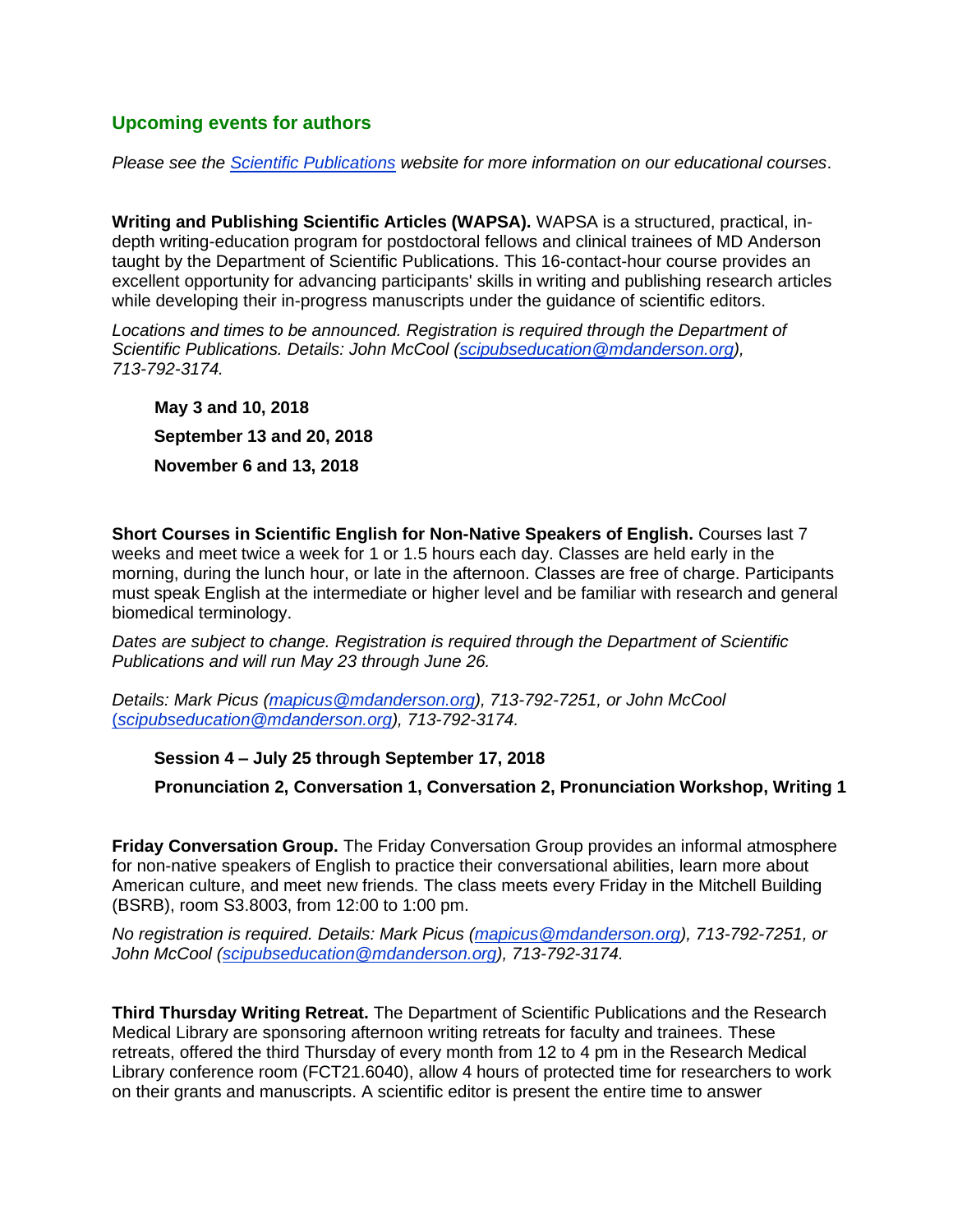questions, offer advice, and provide consultations on early drafts. (A separate room is available for lengthy consultations.) A librarian is also present to help with literature searches, reference formatting, EndNote issues, etc. *Details: John McCool (scipubseducation@mdanderson.org), 713-792-3174.*

**May 17, 2018 June 21, 2018 July 19, 2018**

**Writing Persuasive R01 Proposals.** This grant-writing workshop for clinical and basic science research faculty at MD Anderson focuses on the content, organization, and structure of an R01 grant application. Taught by senior editors in the Department of Scientific Publications, this 1-day workshop includes lecture, discussion, and guided grant outlining and development.

*Locations and times to be announced. Registration required through the Department of Scientific Publications. Details: John McCool [\(scipubseducation@mdanderson.org\)](mailto:scipubseducation@mdanderson.org), 713-792-3174.*

**June 12, 2018**

**November 8, 2018**

**Writing Scientific Articles (WSA): A Workshop for Faculty.** WSA is a structured, practical, in-depth writing-education program for clinical and basic science research faculty of MD Anderson taught by the Department of Scientific Publications. This 1-day, 8-contact-hour course provides an excellent opportunity to advance your skills in writing research articles with focus and clarity.

Locations and times to be announced. Registration is required through the Department of *Scientific Publications. Details: John McCool (scipubseducation@mdanderson.org), 713-792-3174.*

**July 18, 2018 October 10, 2018**

**Scientific Publications Now Charging No-Show Fees.** Scientific Publications' popular full-day courses—Writing and Publishing Scientific Articles, Writing Scientific Articles, and Writing Persuasive R01 Proposals—are available to MD Anderson faculty and trainees free of charge. For many courses, we have more applicants than spaces available; and sometimes those accepted do not show up for the courses. Therefore, to ensure that as many faculty and trainees as possible can participate in our courses, we implemented a new cancellation/noshow policy. Registrants are able to drop a course without penalty until a specified date and time (typically 2 work days before the course begins), but those who do not withdraw from the course by that deadline and who do not show up for the course will be charged \$95 to the chart string provided at the time of registration.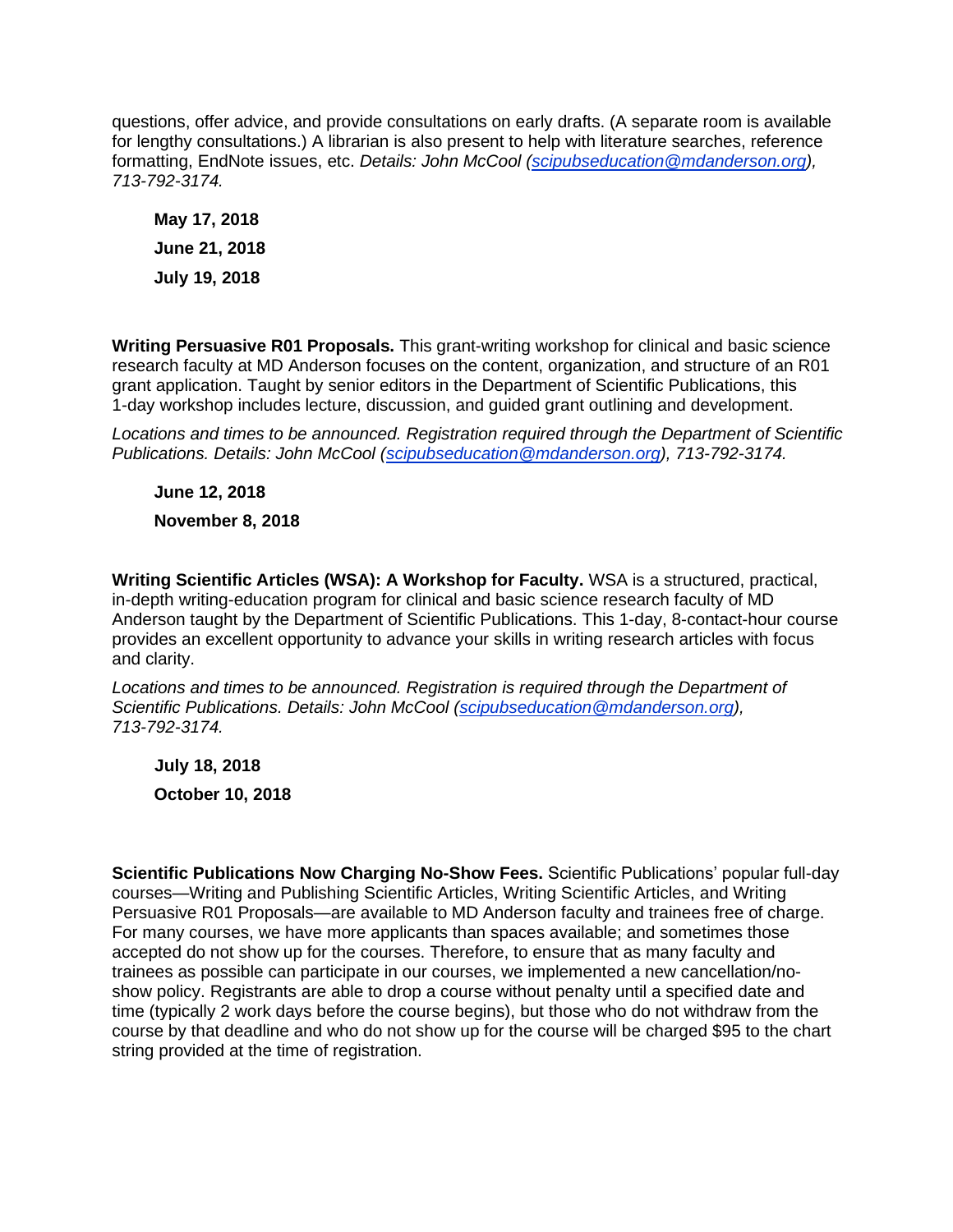**Webinars Presented by the Department of Scientific Publications.** The Department of Scientific Publications continues to host a series of webinars on various topics, including the following:

• **Navigating the Peer Review Process – May 23, 2018, 11:30 am**

In this webinar, Erica Goodoff, a scientific editor in the Department of Scientific Publications, will talk to Dr. Shine Chang, a professor in the Department of Epidemiology and the director of the Cancer Prevention Research Training Program, about navigating the peer review process used by biomedical journals.

Dates and times, as well as links to upcoming webinars, will be posted as they become available on the [Department of Scientific Publications](http://inside.mdanderson.org/departments/scipub/index.html) website and in the department's "Educational Events" newsletter.

The following webinars have already been presented and recorded:

• **Choosing a Journal** (presented March 20, 2018)

In this webinar, Stephanie Deming, a senior scientific editor in the Department of Scientific Publications, discusses strategies for selecting a journal and avoiding disreputable journals. A [recording](http://mdandersonlib.adobeconnect.com/choosing_journal/) of the webinar is available.

• **Creating Effective Graphs** (presented January 31, 2018)

In this webinar, Sunita Patterson, a senior scientific editor in the Department of Scientific Publications, reviews the fundamentals of good graph design and data presentation. A recording [of the webinar](http://mdandersonlib.adobeconnect.com/effective_graphs/) is available.

• **Addressing ESL Issues in Scientific Writing** (presented November 9, 2017)

In this webinar, Mark Picus, PhD, training specialist, and Ann Sutton, scientific editor, both in the Department of Scientific Publications, discuss some of the challenges in scientific writing that scientists who trained at institutions outside the United States are likely to encounter as they transition to working at a U.S.-based institution. A [recording of](https://mdandersonlib.adobeconnect.com/_a1004749038/addressing_esl_issues)  [the webinar](https://mdandersonlib.adobeconnect.com/_a1004749038/addressing_esl_issues) is available.

• **Avoiding Wordiness** (presented October 4, 2017)

In this webinar, Don Norwood, a scientific editor in the Department of Scientific Publications, explains how to identify wordiness—the use of too many words to express an idea—and shares strategies for eliminating it from scientific writing. A [recording](http://mdandersonlib.adobeconnect.com/avoiding_wordiness_webinar/) of the [webinar](http://mdandersonlib.adobeconnect.com/avoiding_wordiness_webinar/) is available.

• **Ask the Editors** (presented July 26, 2017)

In this webinar, two editors in the Department of Scientific Publications field questions about writing, editing, and publishing. A [recording](https://mdandersonwebinars.adobeconnect.com/_a1109931968/ask_the_editors/) of the webinar is available.

• **Avoiding Plagiarism and Self-Plagiarism** (presented April 19, 2017)

In this webinar, two scientific editors in the Department of Scientific Publications discuss the pitfalls of plagiarism, how plagiarism is detected, and how authors can avoid plagiarizing. The concept of "self-plagiarism" is also discussed. A [recording of the](https://mdandersonwebinars.adobeconnect.com/_a1109931968/p4p577evrnb/?launcher=false&fcsContent=true&pbMode=normal)  [webinar](https://mdandersonwebinars.adobeconnect.com/_a1109931968/p4p577evrnb/?launcher=false&fcsContent=true&pbMode=normal) and the [webinar slides](http://inside.mdanderson.org/departments/scipub/avoiding-plagiarism-and-self-plagiarism.pdf) are available.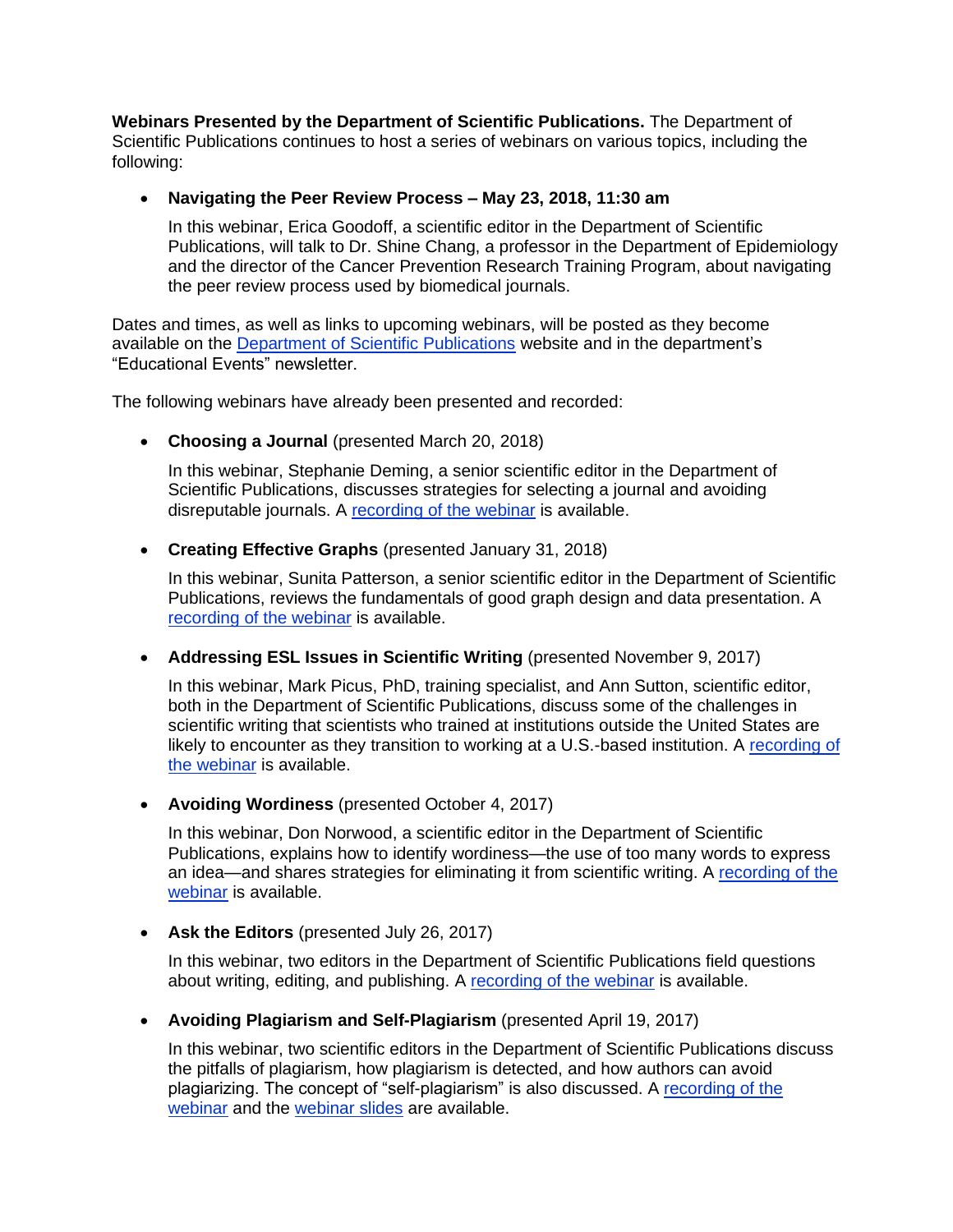• **Creating Effective Tables** (presented January 19, 2017)

In this webinar, Joe Munch, a scientific editor in the Department of Scientific Publications, discusses when to use a table, the elements of a table, some basic principles of effective table design, and how to use Microsoft Word to design a clear and useful table. A [recording of the webinar](https://mdandersonwebinars.adobeconnect.com/_a1109931968/p9lbcjhyr8s/?launcher=false&fcsContent=true&pbMode=normal) and the [webinar slides](http://inside.mdanderson.org/departments/scipub/creating-effective-tables.pdf) are available.

**Grant Writing Advice.** The Department of Scientific Publications now offers grant writing suggestions [\(Writing R01 Grant Proposals\)](http://inside.mdanderson.org/departments/scipub/writing-r01-grant-proposals.html) in the [Writing Advice](http://inside.mdanderson.org/departments/scipub/writing-advice.html) section of our website. This information, stemming from the Grant Writers' Seminars and Workshops (developed by Drs. Stephen Russell and David Morrison and presented annually at MD Anderson) and from the NIH's SF424 (R&R) Application Guide, focuses on R01 grants but can be applied to other types of NIH grants as well.

**Writing the Specific Aims Section of a Grant Application.** In this video, Sunita Patterson, senior scientific editor, presents a summary of the National Institutes of Health's grant-review process and how it affects the grant proposal, an overview of the structure of an R01 grant proposal, and a model for writing the Specific Aims section. The [video](http://inside3.mdanderson.org/streams/FullVideoPlayer.cfm?mediaID=AE990E55-B87E-47E8-8D76-9D195834AE53) is available on the Scientific Publications website.

**Writing Abstracts Online Tutorial.** Writing [Abstracts,](http://inside.mdanderson.org/resources/static/departments/scientific-publications/abstracts-lesson/) an interactive, Web-based tutorial, covers the most important aspects of writing good abstracts. The lesson includes many examples and an optional self-assessment.

**Improve Your Chances for IRG Funding.** This **PDF** presentation by Walter Pagel, the former Director of the Department of Scientific Publications, guides researchers through the process of applying for institutional research grants.

**Anatomy of a Research Article Video Presentation.** In this [video,](http://inside3.mdanderson.org/streams/FullVideoPlayer.cfm?xml=cfg%2FResearch-Article-Anatomy-2012) Stephanie Deming, senior scientific editor, presents advice on writing the parts of a research article: Introduction, Methods, Results, Discussion, title, and abstract. The [slides shown in the presentation](http://inside.mdanderson.org/departments/scipub/anatomy-of-a-research-article-writing-week-2012-handout.pdf) and the [presentation handout](http://inside.mdanderson.org/departments/scipub/methods-section-handout.pdf) can be downloaded as well.

**Classes and Webinars Presented by the Research Medical Library.** More classes will be posted on the [Research Medical Library](http://www3.mdanderson.org/library/) website once they have been finalized.

*Classes are located in the Research Medical Library classroom in the Pickens Academic Tower (in either FCT21.6008 or FCT21.6040). Details: Laurissa Gann (lgann@mdanderson.org), 713-794-1111.*

**May 2,** 10:00 am, class: Introduction to Systematic Reviews

**May 7,** 1:00 pm, class: The Educator's Guide to Copyright & Fair Use

**May 8,** 11:00 am, class: EndNote Basics

**May 15,** 11:00 am, class: EndNote Advanced Tips

**May 23,** 11:00 am, class: PubMed Basics